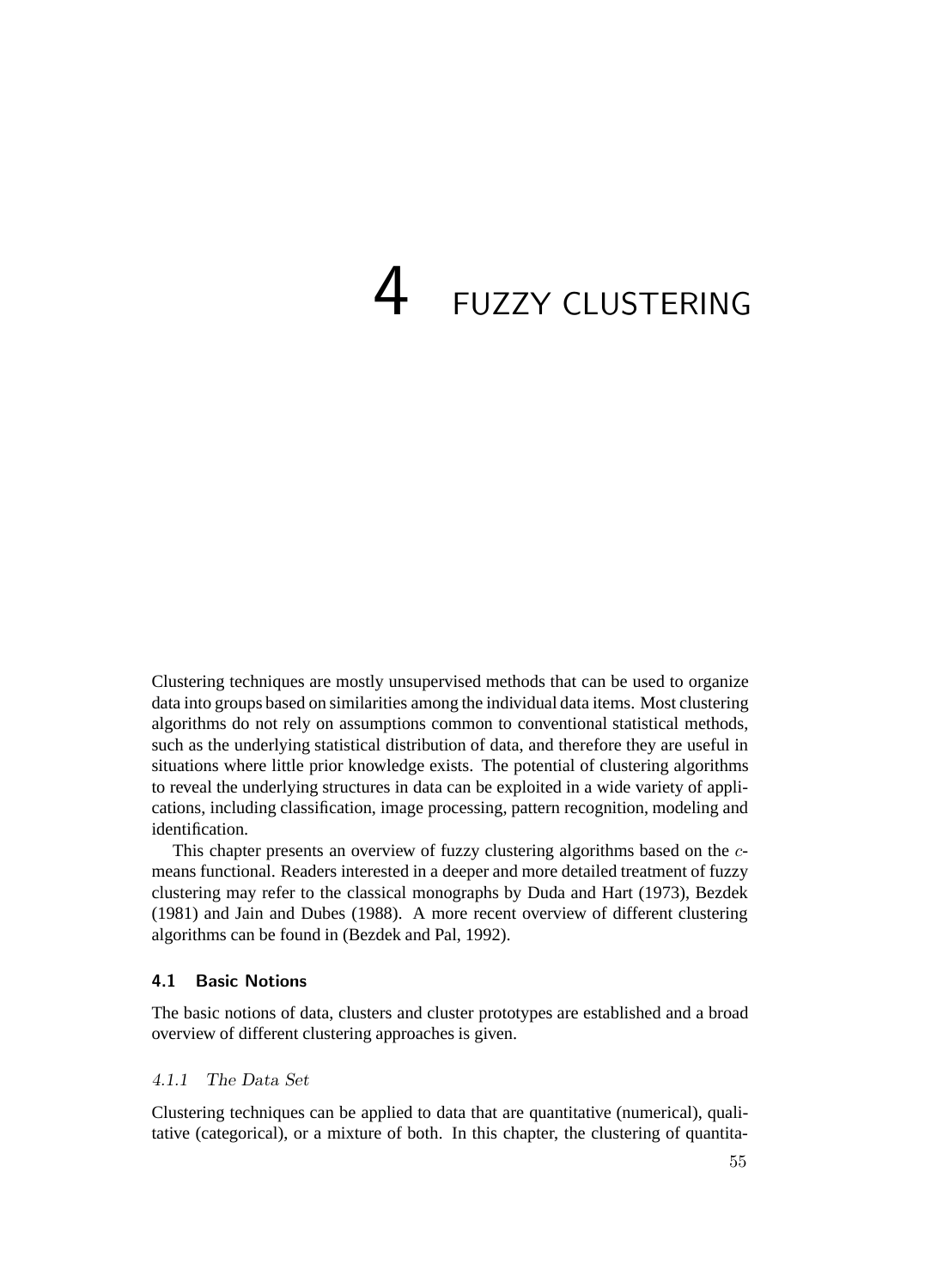tive data is considered. The data are typically observations of some physical process. Each observation consists of n measured variables, grouped into an  $n$ -dimensional column vector  $\mathbf{z}_k = [z_{1k}, \dots, z_{nk}]^T$ ,  $\mathbf{z}_k \in \mathbb{R}^n$ . A set of N observations is denoted by  $\mathbf{Z} = \{z_k \mid k = 1, 2, \dots, N\}$ , and is represented as an  $n \times N$  matrix:

$$
\mathbf{Z} = \begin{bmatrix} z_{11} & z_{12} & \cdots & z_{1N} \\ z_{21} & z_{22} & \cdots & z_{2N} \\ \vdots & \vdots & \vdots & \vdots \\ z_{n1} & z_{n2} & \cdots & z_{nN} \end{bmatrix} .
$$
 (4.1)

In the pattern-recognition terminology, the columns of this matrix are called *patterns* or objects, the rows are called the *features* or attributes, and **Z** is called the *pattern* or *data matrix*. The meaning of the columns and rows of **Z** depends on the context. In medical diagnosis, for instance, the columns of **Z** may represent patients, and the rows are then symptoms, or laboratory measurements for these patients. When clustering is applied to the modeling and identification of dynamic systems, the columns of **Z** may contain samples of time signals, and the rows are, for instance, physical variables observed in the system (position, pressure, temperature, etc.). In order to represent the system's dynamics, past values of these variables are typically included in **Z** as well.

## *4.1.2 Clusters and Prototypes*

Various definitions of a cluster can be formulated, depending on the objective of clustering. Generally, one may accept the view that a cluster is a group of objects that are more similar to one another than to members of other clusters (Bezdek, 1981; Jain and Dubes, 1988). The term "similarity" should be understood as mathematical similarity, measured in some well-defined sense. In metric spaces, similarity is often defined by means of a *distance norm*. Distance can be measured among the data vectors themselves, or as a distance from a data vector to some *prototypical object* (prototype) of the cluster. The prototypes are usually not known beforehand, and are sought by the clustering algorithms simultaneously with the partitioning of the data. The prototypes may be vectors of the same dimension as the data objects, but they can also be defined as "higher-level" geometrical objects, such as linear or nonlinear subspaces or functions.

Data can reveal clusters of different geometrical shapes, sizes and densities as demonstrated in Figure 4.1. While clusters (a) are spherical, clusters (b) to (d) can be characterized as linear and nonlinear subspaces of the data space. The performance of most clustering algorithms is influenced not only by the geometrical shapes and densities of the individual clusters, but also by the spatial relations and distances among the clusters. Clusters can be well-separated, continuously connected to each other, or overlapping each other.

#### *4.1.3 Overviewof Clustering Methods*

Many clustering algorithms have been introduced in the literature. Since clusters can formally be seen as subsets of the data set, one possible classification of clustering methods can be according to whether the subsets are *fuzzy* or *crisp* (hard).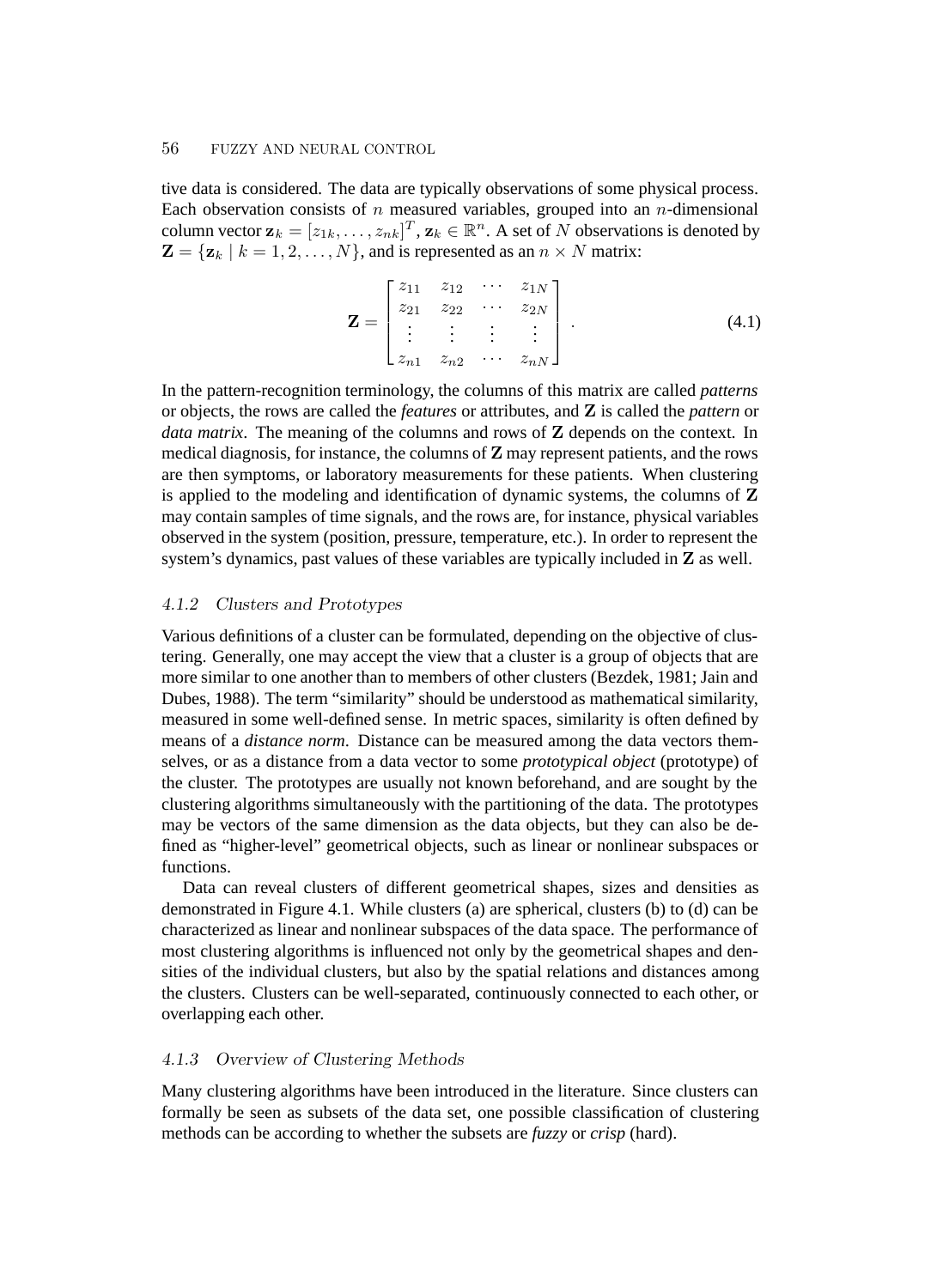

**Figure 4.1.** Clusters of different shapes and dimensions in  $\mathbb{R}^2$ . After (Jain and Dubes, 1988).

*Hard clustering* methods are based on classical set theory, and require that an object either does or does not belong to a cluster. Hard clustering means partitioning the data into a specified number of mutually exclusive subsets.

*Fuzzy clustering* methods, however, allow the objects to belong to several clusters simultaneously, with different degrees of membership. In many situations, fuzzy clustering is more natural than hard clustering. Objects on the boundaries between several classes are not forced to fully belong to one of the classes, but rather are assigned membership degrees between 0 and 1 indicating their partial membership. The discrete nature of the hard partitioning also causes difficulties with algorithms based on analytic functionals, since these functionals are not differentiable.

Another classification can be related to the algorithmic approach of the different techniques (Bezdek, 1981).

- *Agglomerative hierarchical methods* and *splitting hierarchical methods* form new clusters by reallocating memberships of one point at a time, based on some suitable measure of similarity.
- With *graph-theoretic methods*, **Z** is regarded as a set of nodes. Edge weights between pairs of nodes are based on a measure of similarity between these nodes.
- Clustering algorithms may use an *objective function* to measure the desirability of partitions. Nonlinear optimization algorithms are used to search for local optima of the objective function.

The remainder of this chapter focuses on fuzzy clustering with objective function. These methods are relatively well understood, and mathematical results are available concerning the convergence properties and cluster validity assessment.

## **4.2 Hard and Fuzzy Partitions**

The concept of *fuzzy partition* is essential for cluster analysis, and consequently also for the identification techniques that are based on fuzzy clustering. Fuzzy and possi-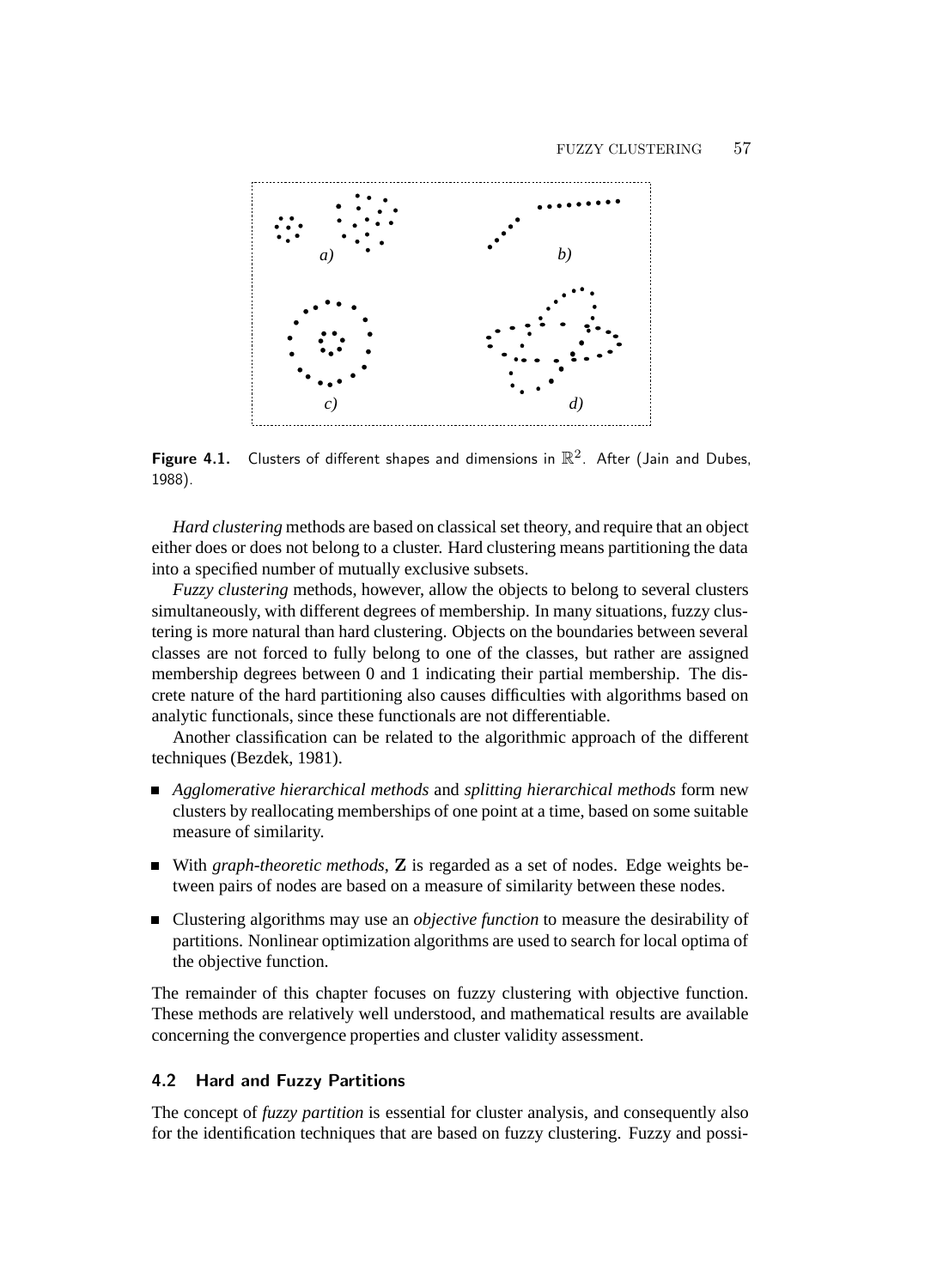bilistic partitions can be seen as a generalization of *hard partition* which is formulated in terms of classical subsets.

#### *4.2.1 Hard Partition*

The objective of clustering is to partition the data set **Z** into c clusters (groups, classes). For the time being, assume that c is known, based on prior knowledge, for instance. Using classical sets, a *hard partition* of **Z** can be defined as a family of subsets  ${A_i | 1 \le i \le c} \subset \mathcal{P}(\mathbf{Z})^1$  with the following properties (Bezdek, 1981):

$$
\bigcup_{i=1}^{c} A_i = \mathbf{Z},\tag{4.2a}
$$

$$
A_i \cap A_j = \emptyset, \quad 1 \le i \ne j \le c,\tag{4.2b}
$$

$$
\emptyset \subset A_i \subset \mathbf{Z}, \quad 1 \le i \le c \,. \tag{4.2c}
$$

Equation (4.2a) means that the union subsets  $A_i$  contains all the data. The subsets must be disjoint, as stated by (4.2b), and none of them is empty nor contains all the data in **Z** (4.2c). In terms of *membership (characteristic) functions*, a partition can be conveniently represented by the *partition matrix*  $\mathbf{U} = [\mu_{ik}]_{c \times N}$ . The *i*th row of this matrix contains values of the membership function  $\mu_i$  of the *i*th subset  $A_i$  of **Z**. It follows from (4.2) that the elements of **U** must satisfy the following conditions:

$$
\mu_{ik} \in \{0, 1\}, \ \ 1 \le i \le c, \ \ 1 \le k \le N,\tag{4.3a}
$$

$$
\sum_{i=1}^{c} \mu_{ik} = 1, \quad 1 \le k \le N,
$$
\n(4.3b)

$$
0 < \sum_{k=1}^{N} \mu_{ik} < N, \quad 1 \le i \le c. \tag{4.3c}
$$

The space of all possible hard partition matrices for **Z**, called the hard partitioning space (Bezdek, 1981), is thus defined by

$$
M_{hc} = \left\{ \mathbf{U} \in \mathbb{R}^{c \times N} \Big| \mu_{ik} \in \{0, 1\}, \forall i, k; \ \sum_{i=1}^{c} \mu_{ik} = 1, \forall k; \ 0 < \sum_{k=1}^{N} \mu_{ik} < N, \forall i \right\} \ .
$$

**Example 4.1 Hard partition.**Let us illustrate the concept of hard partition by a simple example. Consider a data set  $\mathbf{Z} = {\mathbf{z}_1, \mathbf{z}_2, \dots, \mathbf{z}_{10}}$ , shown in Figure 4.2.

A visual inspection of this data may suggest two well-separated clusters (data points  $z_1$  to  $z_4$  and  $z_7$  to  $z_{10}$  respectively), one point in between the two clusters  $(z_5)$ , and an "outlier"  $z_6$ . One particular partition  $U \in M_{hc}$  of the data into two subsets (out of the

 ${}^{1}\mathcal{P}(Z)$  is the power set of Z.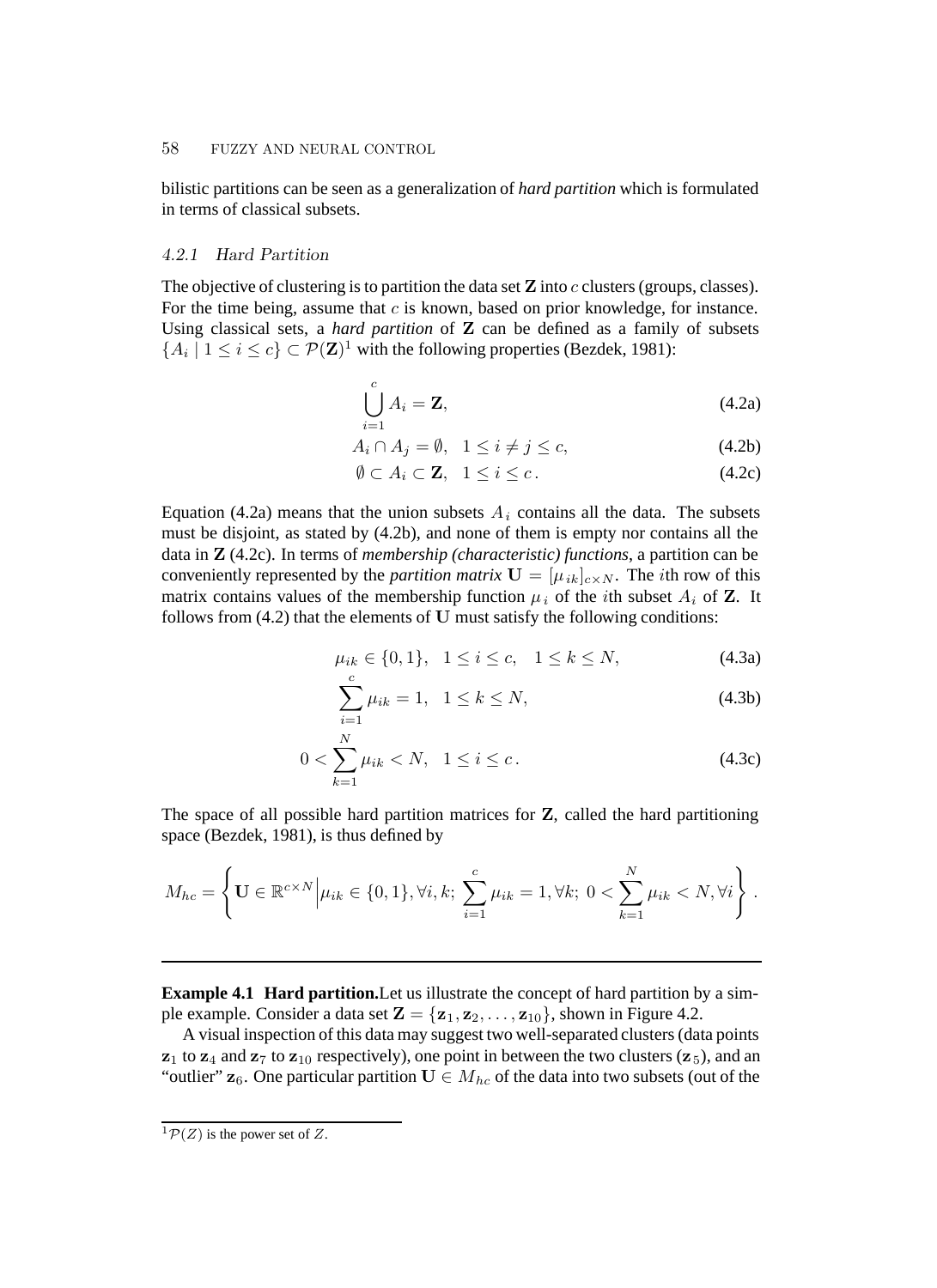

**Figure 4.2.** A data set in  $\mathbb{R}^2$ .

 $2^{10}$  possible hard partitions) is

 $\mathbf{U} = \left[ \begin{array}{ccccccc} 1 & 1 & 1 & 1 & 1 & 1 & 0 & 0 & 0 & 0 \ 0 & 0 & 0 & 0 & 0 & 0 & 1 & 1 & 1 & 1 \end{array} \right] \, .$ 

The first row of **U** defines point-wise the characteristic function for the first subset of  $\mathbf{Z}, A_1$ , and the second row defines the characteristic function of the second subset of  $\mathbf{Z}$ ,  $A<sub>2</sub>$ . Each sample must be assigned exclusively to one subset (cluster) of the partition. In this case, both the boundary point  $z_5$  and the outlier  $z_6$  have been assigned to  $A_1$ . It is clear that a hard partitioning may not give a realistic picture of the underlying data. Boundary data points may represent patterns with a mixture of properties of data in  $A_1$  and  $A_2$ , and therefore cannot be fully assigned to either of these classes, or do they constitute a separate class. This shortcoming can be alleviated by using fuzzy and possibilistic partitions as shown in the following sections.

 $\Box$ 

## *4.2.2 Fuzzy Partition*

Generalization of the hard partition to the fuzzy case follows directly by allowing  $\mu_{ik}$ to attain real values in [0, 1]. Conditions for a fuzzy partition matrix, analogous to (4.3) are given by (Ruspini, 1970):

$$
\mu_{ik} \in [0, 1], \quad 1 \le i \le c, \quad 1 \le k \le N,
$$
\n(4.4a)

$$
\sum_{i=1}^{c} \mu_{ik} = 1, \quad 1 \le k \le N,
$$
\n(4.4b)

$$
0 < \sum_{k=1}^{N} \mu_{ik} < N, \quad 1 \le i \le c. \tag{4.4c}
$$

The ith row of the fuzzy partition matrix **U** contains values of the ith *membership function* of the fuzzy subset  $A_i$  of **Z**. Equation (4.4b) constrains the sum of each column to 1, and thus the total membership of each  $z_k$  in  $\mathbf{Z}$  equals one. The fuzzy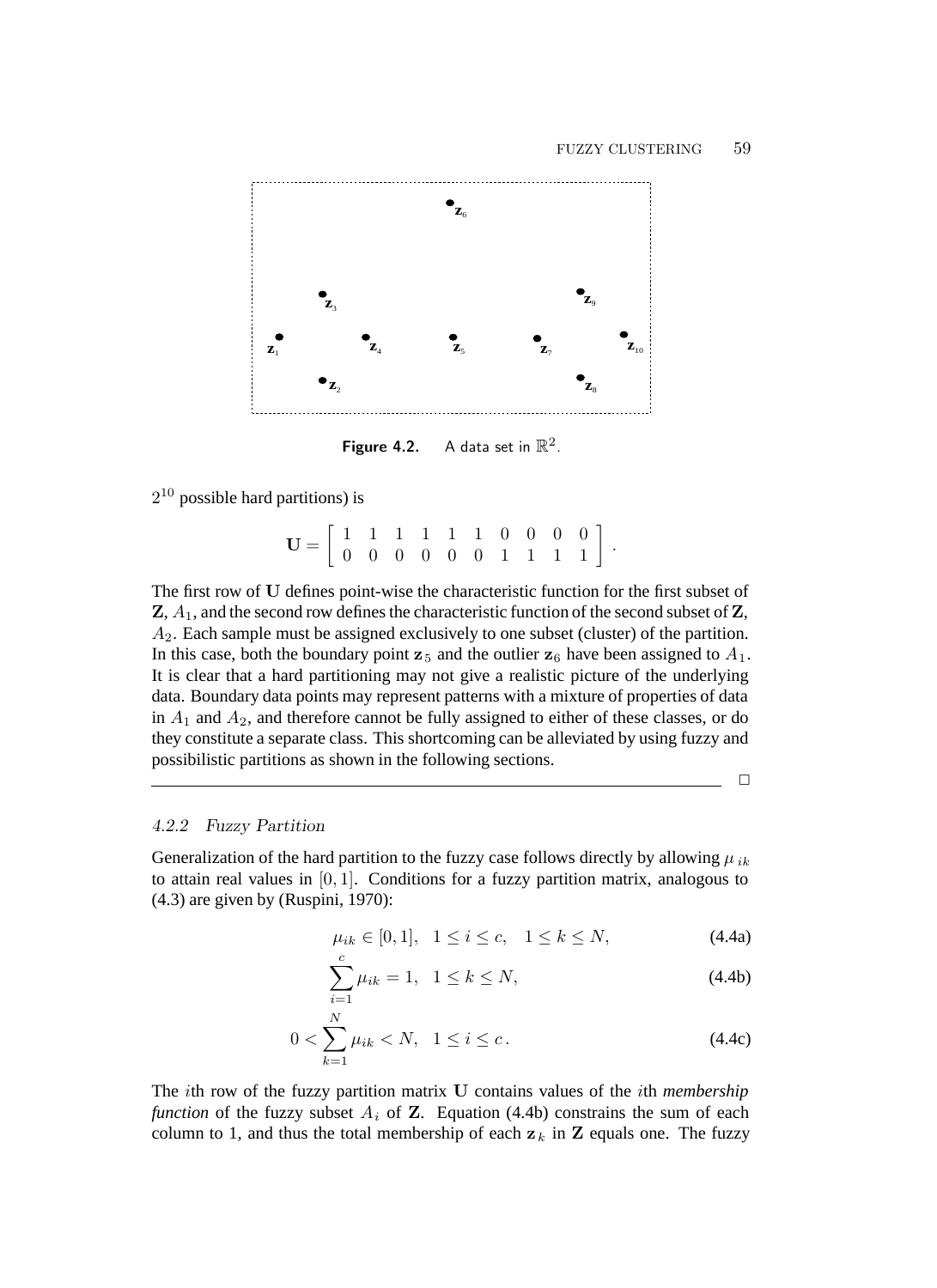partitioning space for **Z** is the set

$$
M_{fc} = \left\{ \mathbf{U} \in \mathbb{R}^{c \times N} \Big| \mu_{ik} \in [0,1], \forall i,k; \ \sum_{i=1}^{c} \mu_{ik} = 1, \forall k; \ 0 < \sum_{k=1}^{N} \mu_{ik} < N, \forall i \right\} \ .
$$

**Example 4.2 Fuzzy partition.**Consider the data set from Example 4.1. One of the infinitely many fuzzy partitions in **Z** is:

$$
\mathbf{U} = \left[ \begin{array}{cccccc} 1.0 & 1.0 & 1.0 & 0.8 & 0.5 & 0.5 & 0.2 & 0.0 & 0.0 & 0.0 \\ 0.0 & 0.0 & 0.0 & 0.2 & 0.5 & 0.5 & 0.8 & 1.0 & 1.0 & 1.0 \end{array} \right]
$$

The boundary point  $z_5$  has now a membership degree of 0.5 in both classes, which correctly reflects its position in the middle between the two clusters. Note, however, that the outlier  $z_6$  has the same pair of membership degrees, even though it is further from the two clusters, and thus can be considered less typical of both  $A_1$  and  $A_2$  than **z**5. This is because condition (4.4b) requires that the sum of memberships of each point equals one. It can be, of course, argued that three clusters are more appropriate in this example than two. In general, however, it is difficult to detect outliers and assign them to extra clusters. The use of possibilistic partition, presented in the next section, overcomes this drawback of fuzzy partitions.

 $\Box$ 

.

#### *4.2.3 Possibilistic Partition*

A more general form of fuzzy partition, the *possibilistic partition*,<sup>2</sup> can be obtained by relaxing the constraint (4.4b). This constraint, however, cannot be completely removed, in order to ensure that each point is assigned to at least one of the fuzzy subsets with a membership greater than zero. Equation (4.4b) can be replaced by a less restrictive constraint  $\forall k, \exists i, \mu_{ik} > 0$ . The conditions for a possibilistic fuzzy partition matrix are:

$$
\mu_{ik} \in [0, 1], \ \ 1 \le i \le c, \ \ 1 \le k \le N,
$$
\n(4.5a)

$$
\exists i, \ \mu_{ik} > 0, \quad \forall k,\tag{4.5b}
$$

$$
0 < \sum_{k=1}^{N} \mu_{ik} < N, \quad 1 \le i \le c. \tag{4.5c}
$$

Analogously to the previous cases, the possibilistic partitioning space for **Z** is the set

$$
M_{pc} = \left\{ \mathbf{U} \in \mathbb{R}^{c \times N} \Big| \mu_{ik} \in [0, 1], \forall i, k; \forall k, \exists i, \mu_{ik} > 0; 0 < \sum_{k=1}^{N} \mu_{ik} < N, \forall i \right\}.
$$

<sup>2</sup>The term "possibilistic" (partition, clustering, etc.) has been introduced in (Krishnapuram and Keller, 1993). In the literature, the terms "constrained fuzzy partition" and "unconstrained fuzzy partition" are also used to denote partitions (4.4) and (4.5), respectively.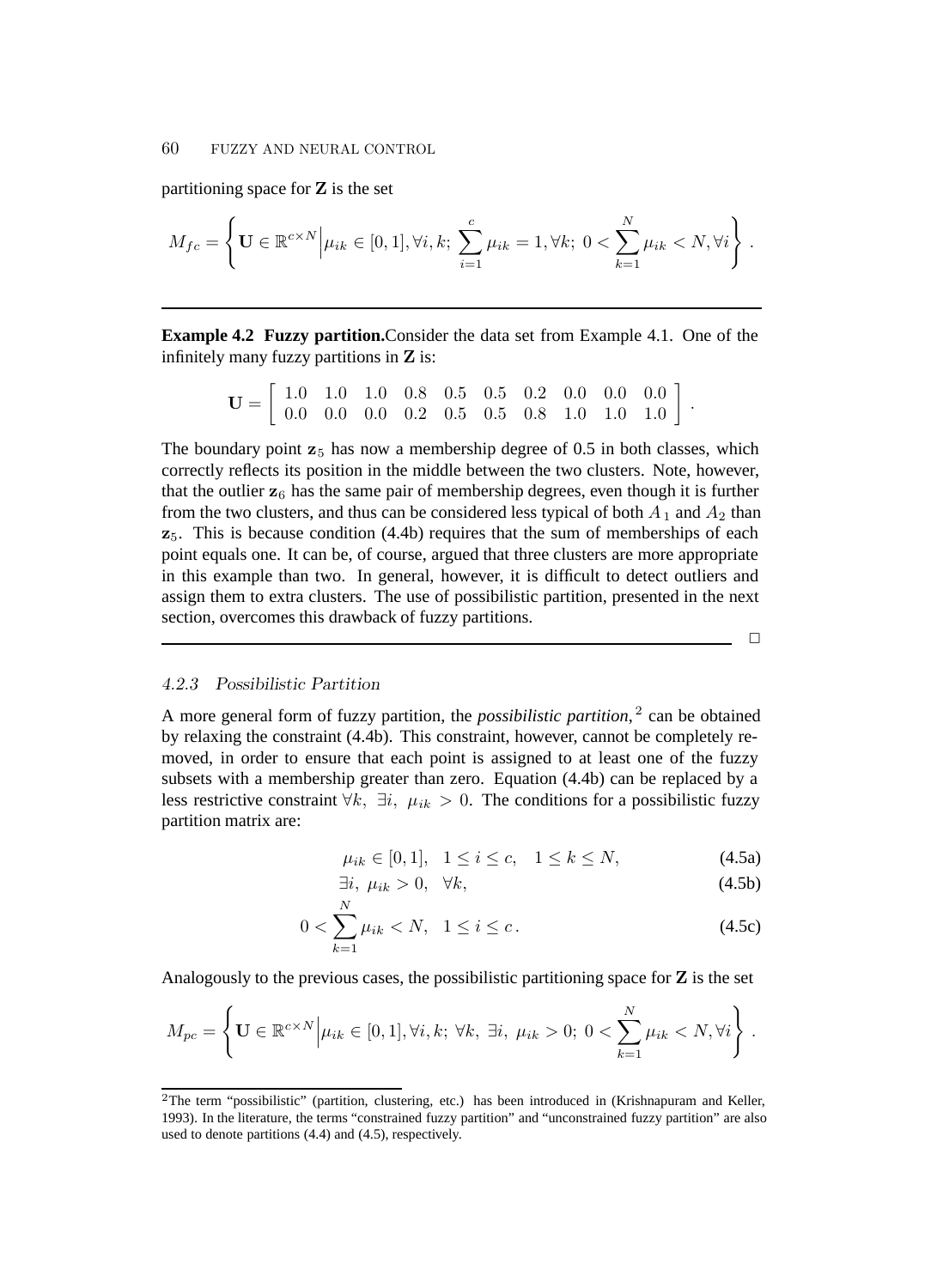**Example 4.3 Possibilistic partition.** An example of a possibilistic partition matrix for our data set is:

> **U** = - 1.0 1.0 1.0 1.0 0.5 0.2 0.0 0.0 0.0 0.0 0.0 0.0 0.0 0.0 0.5 0.2 1.0 1.0 1.0 1.0 . .

As the sum of elements in each column of  $U \in M_{fc}$  is no longer constrained, the outlier has a membership of 0.2 in both clusters, which is lower than the membership of the boundary point  $z_5$ , reflecting the fact that this point is less typical for the two clusters than  $z_5$ .

 $\Box$ 

## **4.3 Fuzzy** c**-Means Clustering**

Most analytical fuzzy clustering algorithms (and also all the algorithms presented in this chapter) are based on optimization of the basic c-means objective function, or some modification of it. Hence we start our discussion with presenting the fuzzy cmeans functional.

## *4.3.1 The Fuzzy* c*-Means Functional*

A large family of fuzzy clustering algorithms is based on minimization of the *fuzzy* c*-means* functional formulated as (Dunn, 1974; Bezdek, 1981):

$$
J(\mathbf{Z}; \mathbf{U}, \mathbf{V}) = \sum_{i=1}^{c} \sum_{k=1}^{N} (\mu_{ik})^{m} ||\mathbf{z}_{k} - \mathbf{v}_{i}||_{\mathbf{A}}^{2}
$$
(4.6a)

where

$$
\mathbf{U} = [\mu_{ik}] \in M_{fc} \tag{4.6b}
$$

is a fuzzy partition matrix of **Z**,

$$
\mathbf{V} = [\mathbf{v}_1, \mathbf{v}_2, \dots, \mathbf{v}_c], \quad \mathbf{v}_i \in \mathbb{R}^n
$$
 (4.6c)

is a vector of *cluster prototypes* (centers), which have to be determined,

$$
D_{ik\mathbf{A}}^2 = \|\mathbf{z}_k - \mathbf{v}_i\|_{\mathbf{A}}^2 = (\mathbf{z}_k - \mathbf{v}_i)^T \mathbf{A} (\mathbf{z}_k - \mathbf{v}_i)
$$
(4.6d)

is a squared inner-product distance norm, and

$$
m \in [1, \infty) \tag{4.6e}
$$

is a parameter which determines the fuzziness of the resulting clusters. The value of the cost function (4.6a) can be seen as a measure of the total variance of  $z_k$  from  $v_i$ .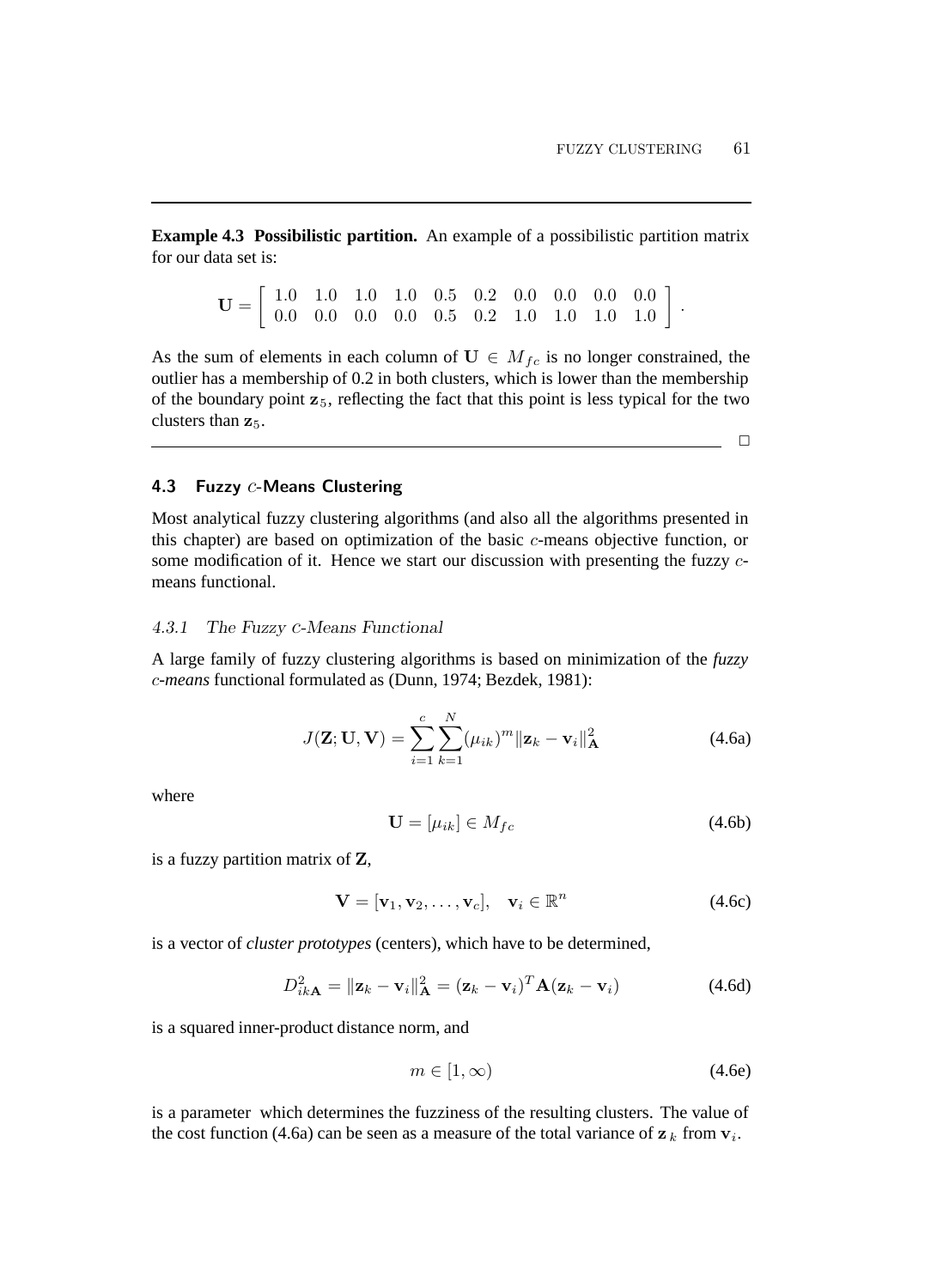#### *4.3.2 The Fuzzy* c*-Means Algorithm*

The minimization of the  $c$ -means functional  $(4.6a)$  represents a nonlinear optimization problem that can be solved by using a variety of methods, including iterative minimization, simulated annealing or genetic algorithms. The most popular method is a simple Picard iteration through the first-order conditions for stationary points of  $(4.6a)$ , known as the fuzzy c-means (FCM) algorithm.

The stationary points of the objective function (4.6a) can be found by adjoining the constraint  $(4.4b)$  to  $J$  by means of Lagrange multipliers:

$$
\bar{J}(\mathbf{Z}; \mathbf{U}, \mathbf{V}, \boldsymbol{\lambda}) = \sum_{i=1}^{c} \sum_{k=1}^{N} (\mu_{ik})^{m} D_{ik\mathbf{A}}^{2} + \sum_{k=1}^{N} \lambda_{k} \left[ \sum_{i=1}^{c} \mu_{ik} - 1 \right], \qquad (4.7)
$$

and by setting the gradients of  $\bar{J}$  with respect to **U**, **V** and  $\lambda$  to zero. It can be shown that if  $D_{ik\mathbf{A}}^2 > 0$ ,  $\forall i, k$  and  $m > 1$ , then  $(\mathbf{U}, \mathbf{V}) \in M_{fc} \times \mathbb{R}^{n \times c}$  may minimize (4.6a) only if

$$
\mu_{ik} = \frac{1}{\sum_{j=1}^{c} (D_{ik\mathbf{A}}/D_{jk\mathbf{A}})^{2/(m-1)}}, \quad 1 \le i \le c, \quad 1 \le k \le N,
$$
\n(4.8a)

and

$$
\mathbf{v}_{i} = \frac{\sum\limits_{k=1}^{N} (\mu_{ik})^{m} \mathbf{z}_{k}}{\sum\limits_{k=1}^{N} (\mu_{ik})^{m}}; \quad 1 \leq i \leq c.
$$
 (4.8b)

This solution also satisfies the remaining constraints (4.4a) and (4.4c). Equations (4.8) are first-order necessary conditions for stationary points of the functional (4.6a). The FCM (Algorithm 4.1) iterates through (4.8a) and (4.8b). Sufficiency of (4.8) and the convergence of the FCM algorithm is proven in (Bezdek, 1980). Note that (4.8b) gives  $v_i$  as the weighted mean of the data items that belong to a cluster, where the weights are the membership degrees. That is why the algorithm is called "c-means". Some remarks should be made:

- 1. The purpose of the "if . . . otherwise" branch at Step 3 is to take care of a singularity that occurs in FCM when  $D_{isA} = 0$  for some  $z_k$  and one or more cluster prototypes  $\mathbf{v}_s, s \in S \subset \{1, 2, \ldots, c\}$ . In this case, the membership degree in (4.8a) cannot be computed. When this happens, 0 is assigned to each  $\mu_{ik}$ ,  $i \in \overline{S}$  and the membership is distributed arbitrarily among  $\mu_{sj}$  subject to the constraint  $\sum_{s \in S} \mu_{sj} = 1$ ,  $\forall k$ .
- 2. The FCM algorithm converges to a *local* minimum of the c-means functional (4.6a). Hence, different initializations may lead to different results.
- 3. While steps 1 and 2 are straightforward, step 3 is a bit more complicated, as a singularity in FCM occurs when  $D_{ikA} = 0$  for some  $\mathbf{z}_k$  and one or more  $\mathbf{v}_i$ . When this happens (rare in practice), zero membership is assigned to the clusters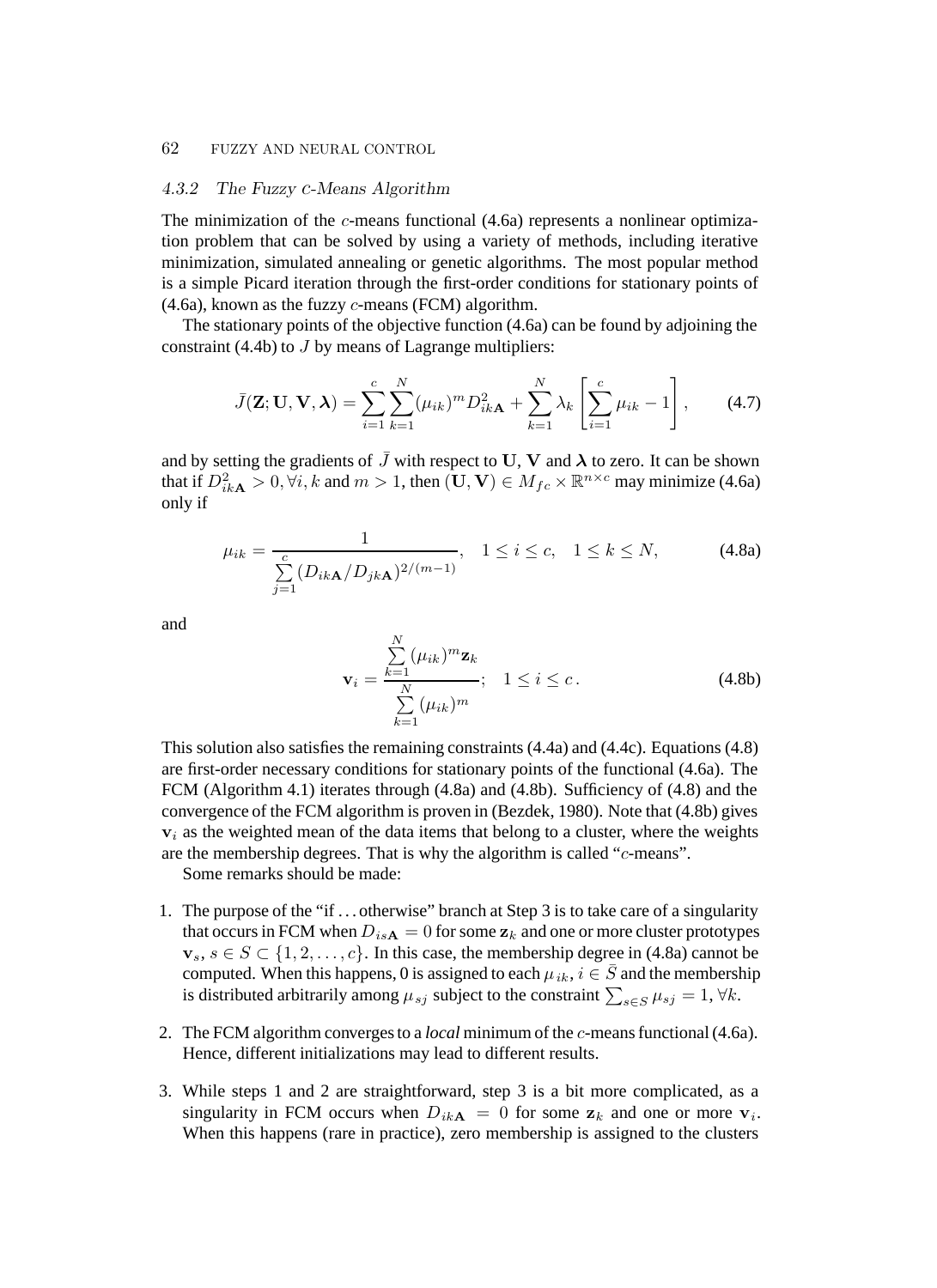**Algorithm 4.1** Fuzzy c-means (FCM).

Given the data set **Z**, choose the number of clusters  $1 < c < N$ , the weighting exponent  $m > 1$ , the termination tolerance  $\epsilon > 0$  and the norm-inducing matrix **A**. Initialize the partition matrix randomly, such that  $\mathbf{U}^{(0)} \in M_{fc}$ .

**Repeat for**  $l = 1, 2, \ldots$ 

**Step 1:** Compute the cluster prototypes (means):

$$
\mathbf{v}_{i}^{(l)} = \frac{\sum_{k=1}^{N} (\mu_{ik}^{(l-1)})^{m} \mathbf{z}_{k}}{\sum_{k=1}^{N} (\mu_{ik}^{(l-1)})^{m}}, \quad 1 \leq i \leq c.
$$

**Step 2:** Compute the distances:

$$
D_{ik\mathbf{A}}^2 = (\mathbf{z}_k - \mathbf{v}_i^{(l)})^T \mathbf{A} (\mathbf{z}_k - \mathbf{v}_i^{(l)}), \quad 1 \le i \le c, \quad 1 \le k \le N.
$$

**Step 3:** Update the partition matrix:

for  $1 \leq k \leq N$ 

if  $D_{ik\mathbf{A}} > 0$  for all  $i = 1, 2, \ldots, c$ 

$$
\mu_{ik}^{(l)} = \frac{1}{\sum_{j=1}^{c} (D_{ik\mathbf{A}}/D_{jk\mathbf{A}})^{2/(m-1)}},
$$

otherwise

$$
\mu_{ik}^{(l)} = 0
$$
 if  $D_{ik\mathbf{A}} > 0$ , and  $\mu_{ik}^{(l)} \in [0,1]$  with  $\sum_{i=1}^{c} \mu_{ik}^{(l)} = 1$ .

**until**  $||$ **U**<sup>(l)</sup> − **U**<sup>(l-1)</sup> $||$  <  $\epsilon$ .

for which  $D_{ikA} > 0$  and the memberships are distributed arbitrarily among the clusters for which  $D_{ikA} = 0$ , such that the constraint in (4.4b) is satisfied.

4. The alternating optimization scheme used by FCM loops through the estimates  $\mathbf{U}^{(l-1)} \rightarrow \mathbf{V}^{(l)} \rightarrow \mathbf{U}^{(l)}$  and terminates as soon as  $\|\mathbf{U}^{(l)} - \mathbf{U}^{(l-1)}\| < \epsilon$ . Alternatively, the algorithm can be initialized with  $V^{(0)}$ , loop through  $V^{(l-1)} \rightarrow$  $\mathbf{U}^{(l)} \to \mathbf{V}^{(l)}$ , and terminate on  $\|\mathbf{V}^{(l)} - \mathbf{V}^{(l-1)}\| < \epsilon$ . The error norm in the termination criterion is usually chosen as  $\max_{ik}(|\mu_{ik}^{(l)} - \mu_{ik}^{(l-1)}|)$ . Different results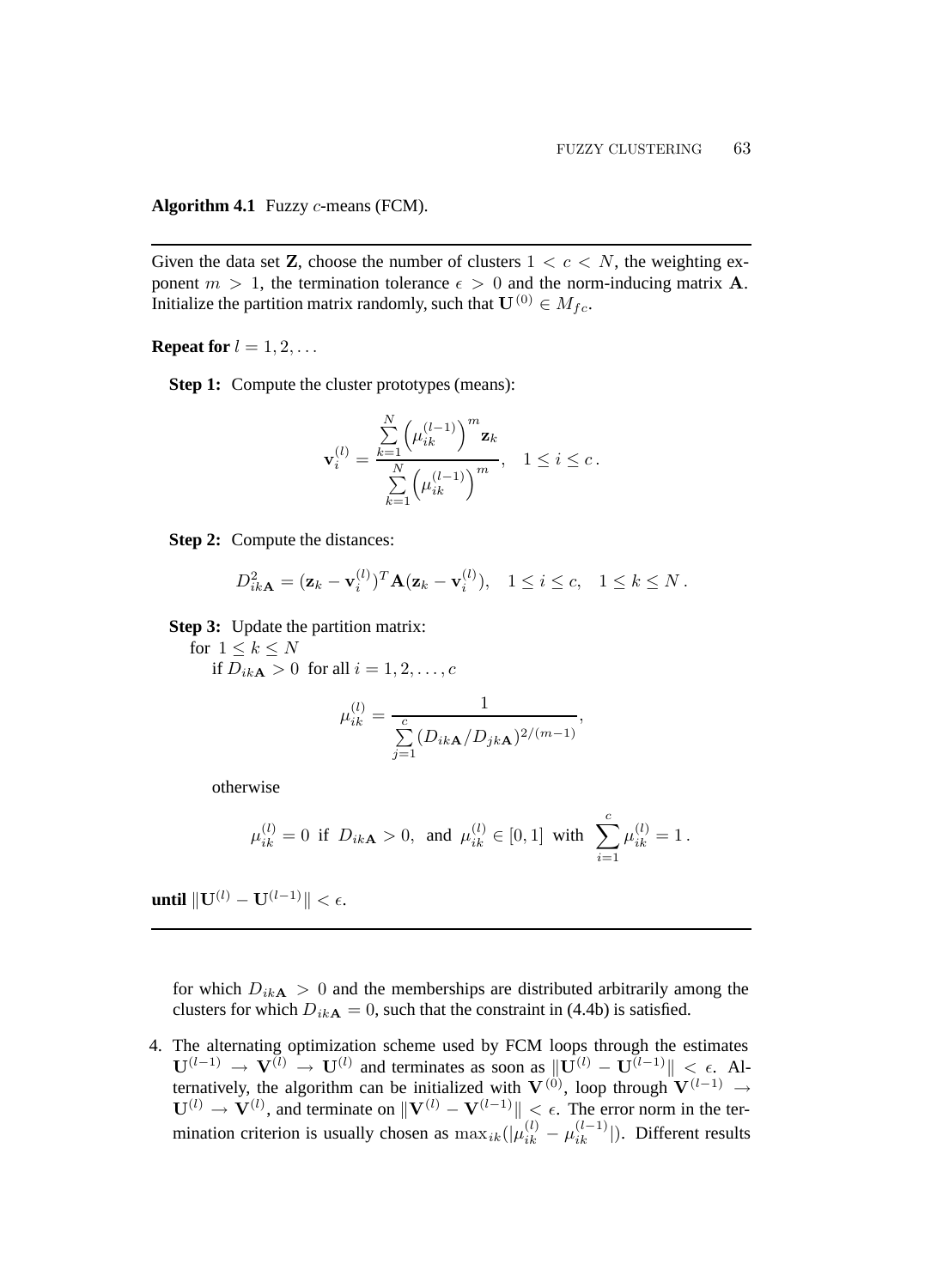may be obtained with the same values of  $\epsilon$ , since the termination criterion used in Algorithm 4.1 requires that more parameters become close to one another.

## *4.3.3 Parameters of the FCM Algorithm*

Before using the FCM algorithm, the following parameters must be specified: the number of clusters, c, the 'fuzziness' exponent, m, the termination tolerance,  $\epsilon$ , and the norm-inducing matrix, **A**. Moreover, the fuzzy partition matrix, **U**, must be initialized. The choices for these parameters are now described one by one.

**Number of Clusters.** The number of clusters  $c$  is the most important parameter, in the sense that the remaining parameters have less influence on the resulting partition. When clustering real data without any a priori information about the structures in the data, one usually has to make assumptions about the number of underlying clusters. The chosen clustering algorithm then searches for  $c$  clusters, regardless of whether they are really present in the data or not. Two main approaches to determining the appropriate number of clusters in data can be distinguished:

1. *Validity measures.* Validity measures are scalar indices that assess the goodness of the obtained partition. Clustering algorithms generally aim at locating wellseparated and compact clusters. When the number of clusters is chosen equal to the number of groups that actually exist in the data, it can be expected that the clustering algorithm will identify them correctly. When this is not the case, misclassifications appear, and the clusters are not likely to be well separated and compact. Hence, most cluster validity measures are designed to quantify the separation and the compactness of the clusters. However, as Bezdek (1981) points out, the concept of cluster validity is open to interpretation and can be formulated in different ways. Consequently, many validity measures have been introduced in the literature, see (Bezdek, 1981; Gath and Geva, 1989; Pal and Bezdek, 1995) among others. For the FCM algorithm, the Xie-Beni index (Xie and Beni, 1991)

$$
\chi(\mathbf{Z}; \mathbf{U}, \mathbf{V}) = \frac{\sum_{i=1}^{c} \sum_{k=1}^{N} \mu_{ik}^{m} \| \mathbf{z}_k - \mathbf{v}_i \|^2}{c \cdot \min_{i \neq j} \left( \| \mathbf{v}_i - \mathbf{v}_j \|^2 \right)}
$$
(4.9)

has been found to perform well in practice. This index can be interpreted as the ratio of the total within-group variance and the separation of the cluster centers. The best partition minimizes the value of  $\chi(\mathbf{Z}; \mathbf{U}, \mathbf{V})$ .

2. *Iterative merging or insertion of clusters.* The basic idea of cluster merging is to start with a sufficiently large number of clusters, and successively reduce this number by merging clusters that are similar (compatible) with respect to some welldefined criteria (Krishnapuram and Freg, 1992; Kaymak and Babuška, 1995). One can also adopt an opposite approach, i.e., start with a small number of clusters and iteratively insert clusters in the regions where the data points have low degree of membership in the existing clusters (Gath and Geva, 1989).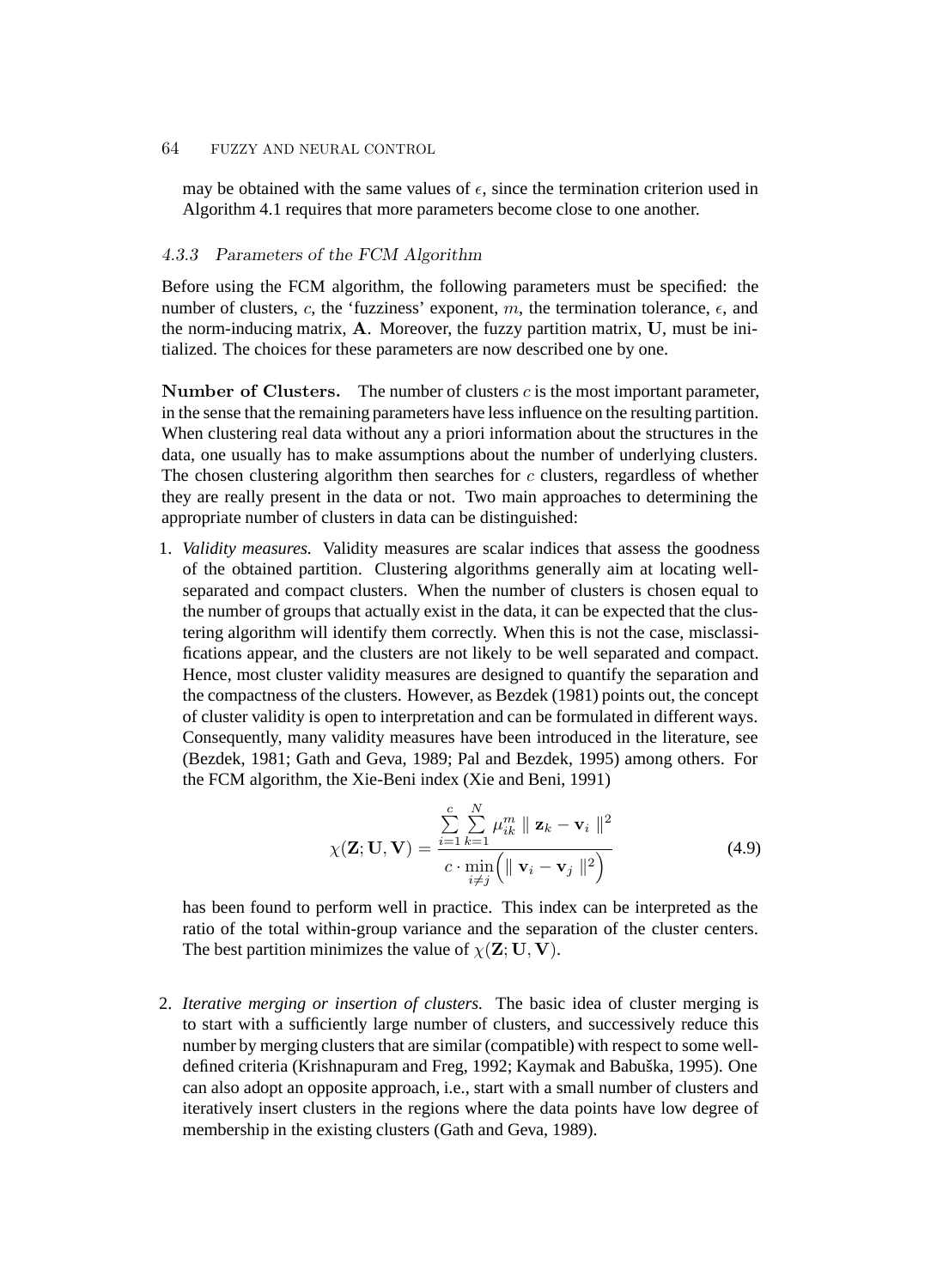**Fuzziness Parameter.** The weighting exponent m is a rather important parameter as well, because it significantly influences the fuzziness of the resulting partition. As m approaches one from above, the partition becomes hard ( $\mu_{ik} \in \{0, 1\}$ ) and  $\mathbf{v}_i$ are ordinary means of the clusters. As  $m \to \infty$ , the partition becomes completely fuzzy ( $\mu_{ik} = 1/c$ ) and the cluster means are all equal to the mean of **Z**. These limit properties of (4.6) are independent of the optimization method used (Pal and Bezdek, 1995). Usually,  $m = 2$  is initially chosen.

**Termination Criterion.** The FCM algorithm stops iterating when the norm of the difference between **U** in two successive iterations is smaller than the termination parameter  $\epsilon$ . For the maximum norm  $\max_{ik}(|\mu_{ik}^{(l)} - \mu_{ik}^{(l-1)}|)$ , the usual choice is  $\epsilon =$ 0.001, even though  $\epsilon = 0.01$  works well in most cases, while drastically reducing the computing times.

**Norm-Inducing Matrix.** The shape of the clusters is determined by the choice of the matrix **A** in the distance measure (4.6d). A common choice is  $A = I$ , which gives the standard Euclidean norm:

$$
D_{ik}^2 = (\mathbf{z}_k - \mathbf{v}_i)^T (\mathbf{z}_k - \mathbf{v}_i).
$$
 (4.10)

Another choice for **A** is a diagonal matrix that accounts for different variances in the directions of the coordinate axes of **Z**:

$$
\mathbf{A} = \begin{bmatrix} (1/\sigma_1)^2 & 0 & \cdots & 0 \\ 0 & (1/\sigma_2)^2 & \cdots & 0 \\ \vdots & \vdots & \ddots & \vdots \\ 0 & 0 & \cdots & (1/\sigma_n)^2 \end{bmatrix} .
$$
 (4.11)

This matrix induces a diagonal norm on  $\mathbb{R}^n$ . Finally, **A** can be defined as the inverse of the covariance matrix of **Z**:  $A = \mathbf{R}^{-1}$ , with

$$
\mathbf{R} = \frac{1}{N} \sum_{k=1}^{N} (\mathbf{z}_k - \bar{\mathbf{z}})(\mathbf{z}_k - \bar{\mathbf{z}})^T.
$$
 (4.12)

Here  $\bar{z}$  denotes the mean of the data. In this case, A induces the Mahalanobis norm on  $\mathbb{R}^n$ .

The norm influences the clustering criterion by changing the measure of dissimilarity. The Euclidean norm induces hyperspherical clusters (surfaces of constant membership are hyperspheres). Both the diagonal and the Mahalanobis norm generate hyperellipsoidal clusters. With the diagonal norm, the axes of the hyperellipsoids are parallel to the coordinate axes, while with the Mahalanobis norm the orientation of the hyperellipsoid is arbitrary, as shown in Figure 4.3.

A common limitation of clustering algorithms based on a fixed distance norm is that such a norm forces the objective function to prefer clusters of a certain shape even if they are not present in the data. This is demonstrated by the following example.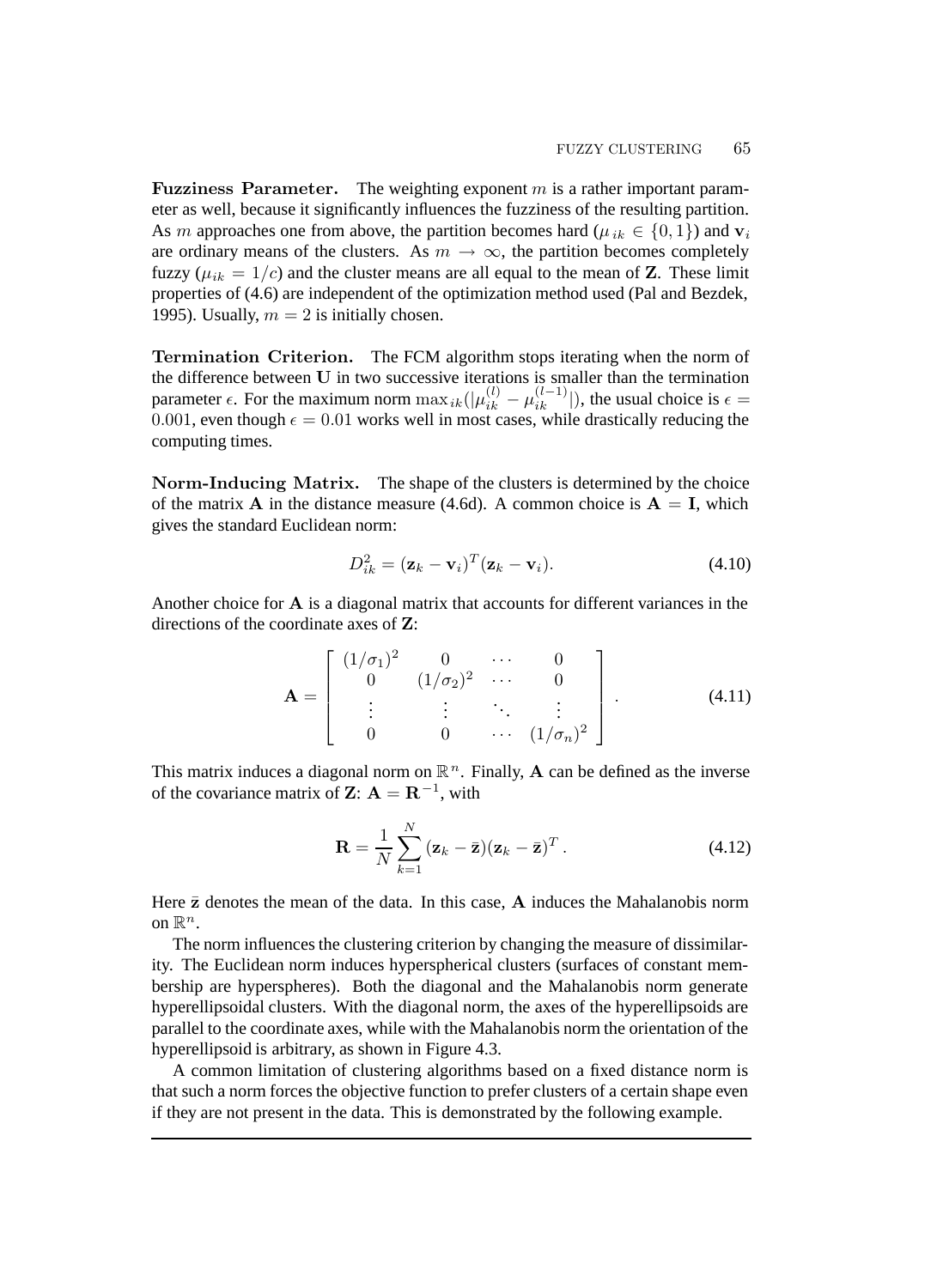

**Figure 4.3.** Different distance norms used in fuzzy clustering.

**Example 4.4 Fuzzy c-means clustering.** Consider a synthetic data set in  $\mathbb{R}^2$ , which contains two well-separated clusters of different shapes, as depicted in Figure 4.4. The samples in both clusters are drawn from the normal distribution. The standard deviation for the upper cluster is 0.2 for both axes, whereas in the lower cluster it is 0.2 for the horizontal axis and 0.05 for the vertical axis. The FCM algorithm was applied to this data set. The norm-inducing matrix was set to  $\mathbf{A} = \mathbf{I}$  for both clusters, the weighting exponent to  $m = 2$ , and the termination criterion to  $\epsilon = 0.01$ . The algorithm was initialized with a random partition matrix and converged after 4 iterations. From the membership level curves in Figure 4.4, one can see that the FCM algorithm imposes a circular shape on both clusters, even though the lower cluster is rather elongated.



**Figure 4.4.** The fuzzy c-means algorithm imposes a spherical shape on the clusters, regardless of the actual data distribution. The dots represent the data points, '+' are the cluster means. Also shown are level curves of the clusters. Dark shading corresponds to membership degrees around 0.5.

Note that it is of no help to use another **A**, since the two clusters have different shapes. Generally, different matrices  $A_i$  are required, but there is no guideline as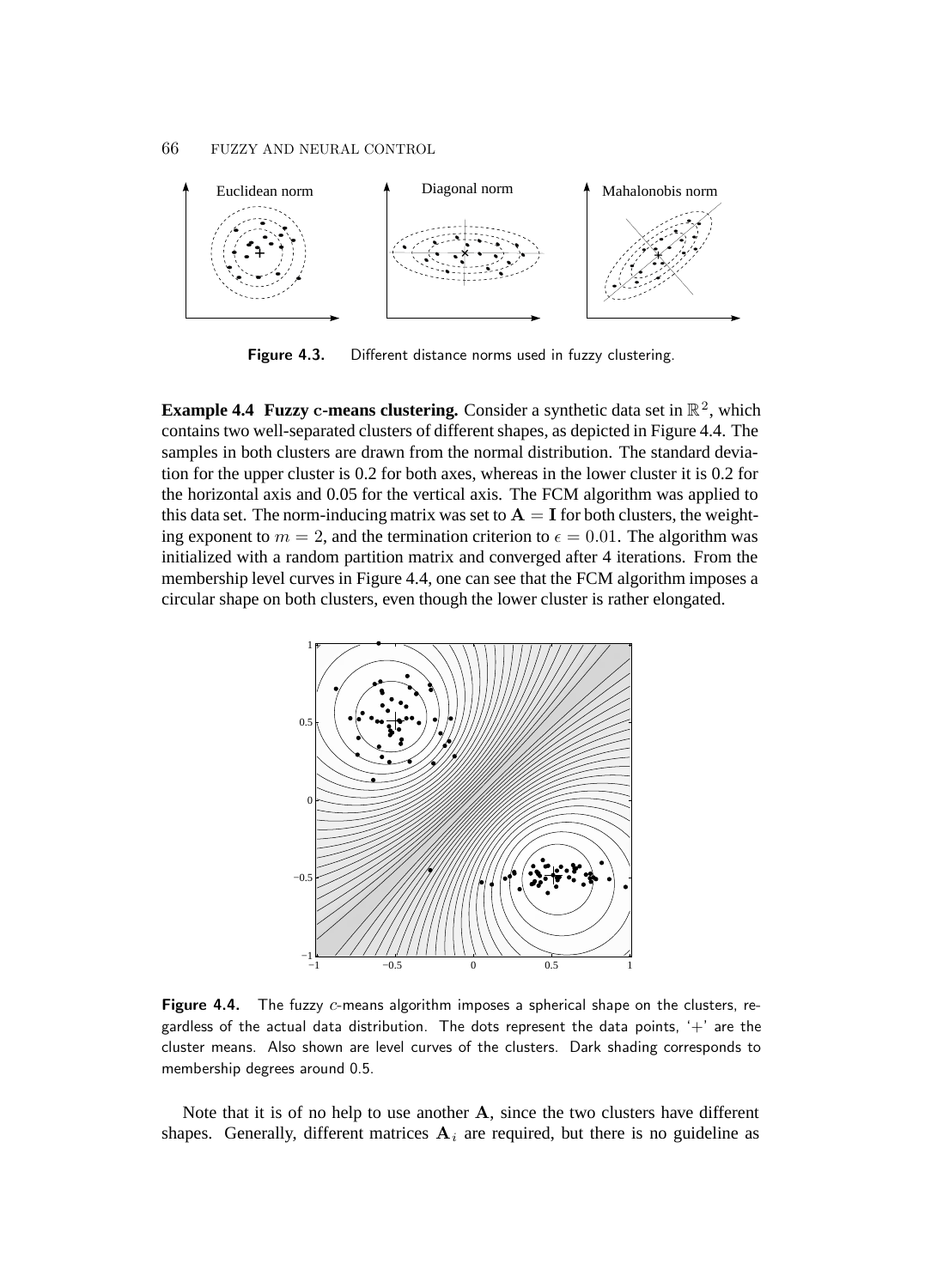to how to choose them a priori. In Section 4.4, we will see that these matrices can be adapted by using estimates of the data covariance. A partition obtained with the Gustafson–Kessel algorithm, which uses such an adaptive distance norm, is presented in Example 4.5.

 $\Box$ 

**Initial Partition Matrix.** The partition matrix is usually initialized at random, such that  $U \in M_{fc}$ . A simple approach to obtain such U is to initialize the cluster centers  $v_i$  at random and compute the corresponding U by  $(4.8a)$  (i.e., by using the third step of the FCM algorithm).

#### *4.3.4 Extensions of the Fuzzy* **c***-Means Algorithm*

There are several well-known extensions of the basic c-means algorithm:

- Algorithms using an adaptive distance measure, such as the Gustafson–Kessel algorithm (Gustafson and Kessel, 1979) and the fuzzy maximum likelihood estimation algorithm (Gath and Geva, 1989).
- Algorithms based on hyperplanar or functional prototypes, or prototypes defined by functions. They include the fuzzy c-varieties (Bezdek, 1981), fuzzy c-elliptotypes (Bezdek, et al., 1981), and fuzzy regression models (Hathaway and Bezdek, 1993).
- $\blacksquare$  Algorithms that search for possibilistic partitions in the data, i.e., partitions where the constraint (4.4b) is relaxed.

In the following sections we will focus on the Gustafson–Kessel algorithm.

#### **4.4 Gustafson–Kessel Algorithm**

Gustafson and Kessel (Gustafson and Kessel, 1979) extended the standard fuzzy cmeans algorithm by employing an adaptive distance norm, in order to detect clusters of different geometrical shapes in one data set. Each cluster has its own norm-inducing matrix  $A_i$ , which yields the following inner-product norm:

$$
D_{ik\mathbf{A}_i}^2 = (\mathbf{z}_k - \mathbf{v}_i)^T \mathbf{A}_i (\mathbf{z}_k - \mathbf{v}_i).
$$
 (4.13)

The matrices  $A_i$  are used as optimization variables in the c-means functional, thus allowing each cluster to adapt the distance norm to the local topological structure of the data. The objective functional of the GK algorithm is defined by:

$$
J(\mathbf{Z}; \mathbf{U}, \mathbf{V}, \{\mathbf{A}_i\}) = \sum_{i=1}^{c} \sum_{k=1}^{N} (\mu_{ik})^m D_{ik\mathbf{A}_i}^2
$$
(4.14)

This objective function cannot be directly minimized with respect to  $\mathbf{A}_i$ , since it is linear in  $A_i$ . To obtain a feasible solution,  $A_i$  must be constrained in some way. The usual way of accomplishing this is to constrain the determinant of  $A_i$ :

$$
|\mathbf{A}_i| = \rho_i, \quad \rho_i > 0, \quad \forall i. \tag{4.15}
$$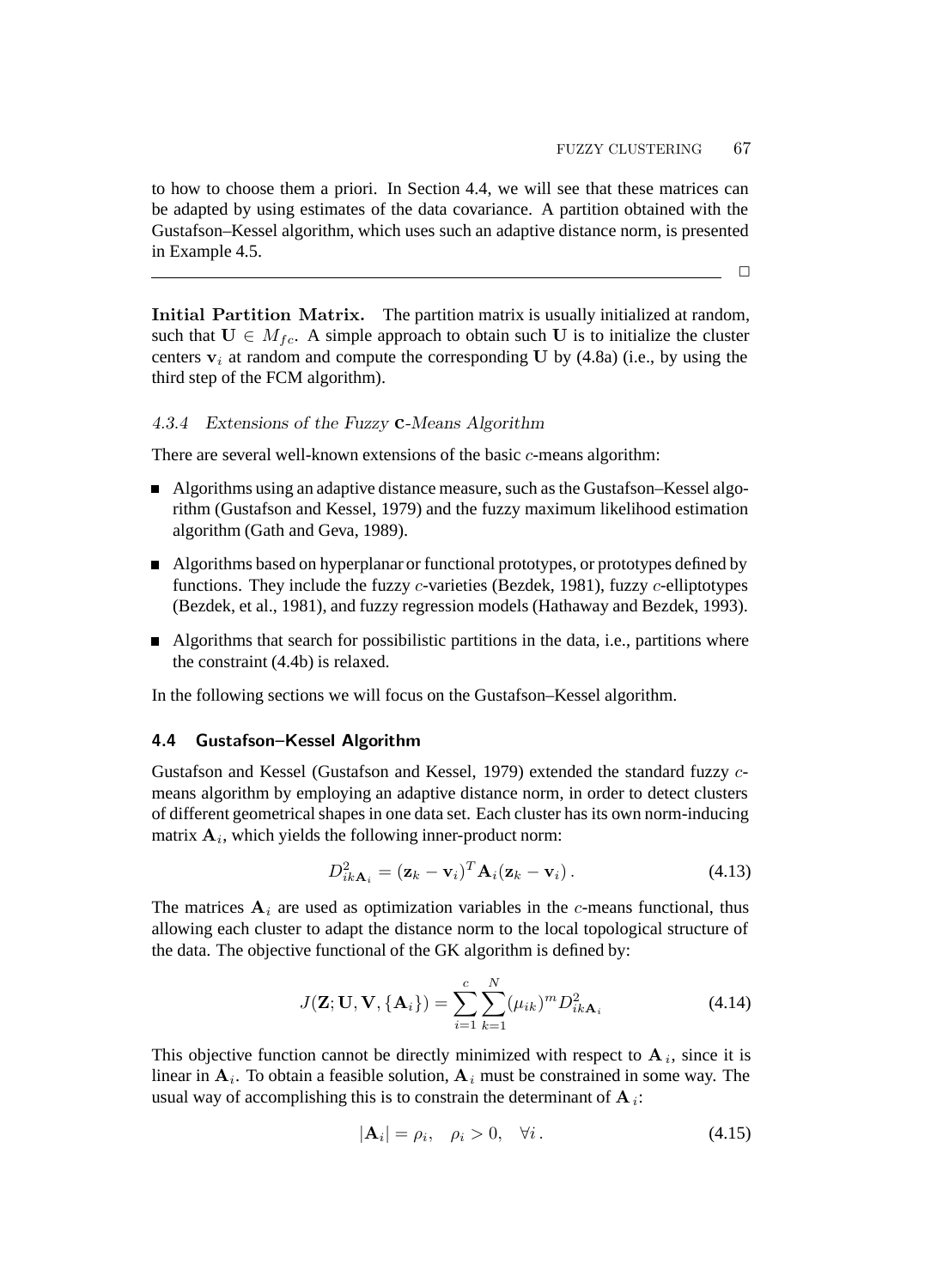Allowing the matrix  $A_i$  to vary with its determinant fixed corresponds to optimizing the cluster's shape while its volume remains constant. By using the Lagrangemultiplier method, the following expression for  $A_i$  is obtained (Gustafson and Kessel, 1979):

$$
\mathbf{A}_{i} = [\rho_{i} \det(\mathbf{F}_{i})]^{1/n} \mathbf{F}_{i}^{-1}, \tag{4.16}
$$

where  $\mathbf{F}_i$  is the *fuzzy covariance matrix* of the *i*th cluster given by

$$
\mathbf{F}_{i} = \frac{\sum_{k=1}^{N} (\mu_{ik})^{m} (\mathbf{z}_{k} - \mathbf{v}_{i}) (\mathbf{z}_{k} - \mathbf{v}_{i})^{T}}{\sum_{k=1}^{N} (\mu_{ik})^{m}}.
$$
 (4.17)

Note that the substitution of equations (4.16) and (4.17) into (4.13) gives a generalized squared Mahalanobis distance norm, where the covariance is weighted by the membership degrees in **U**. The GK algorithm is given in Algorithm 4.2 and its MATLAB implementation can be found in the Appendix. The GK algorithm is computationally more involved than FCM, since the inverse and the determinant of the cluster covariance matrix must be calculated in each iteration.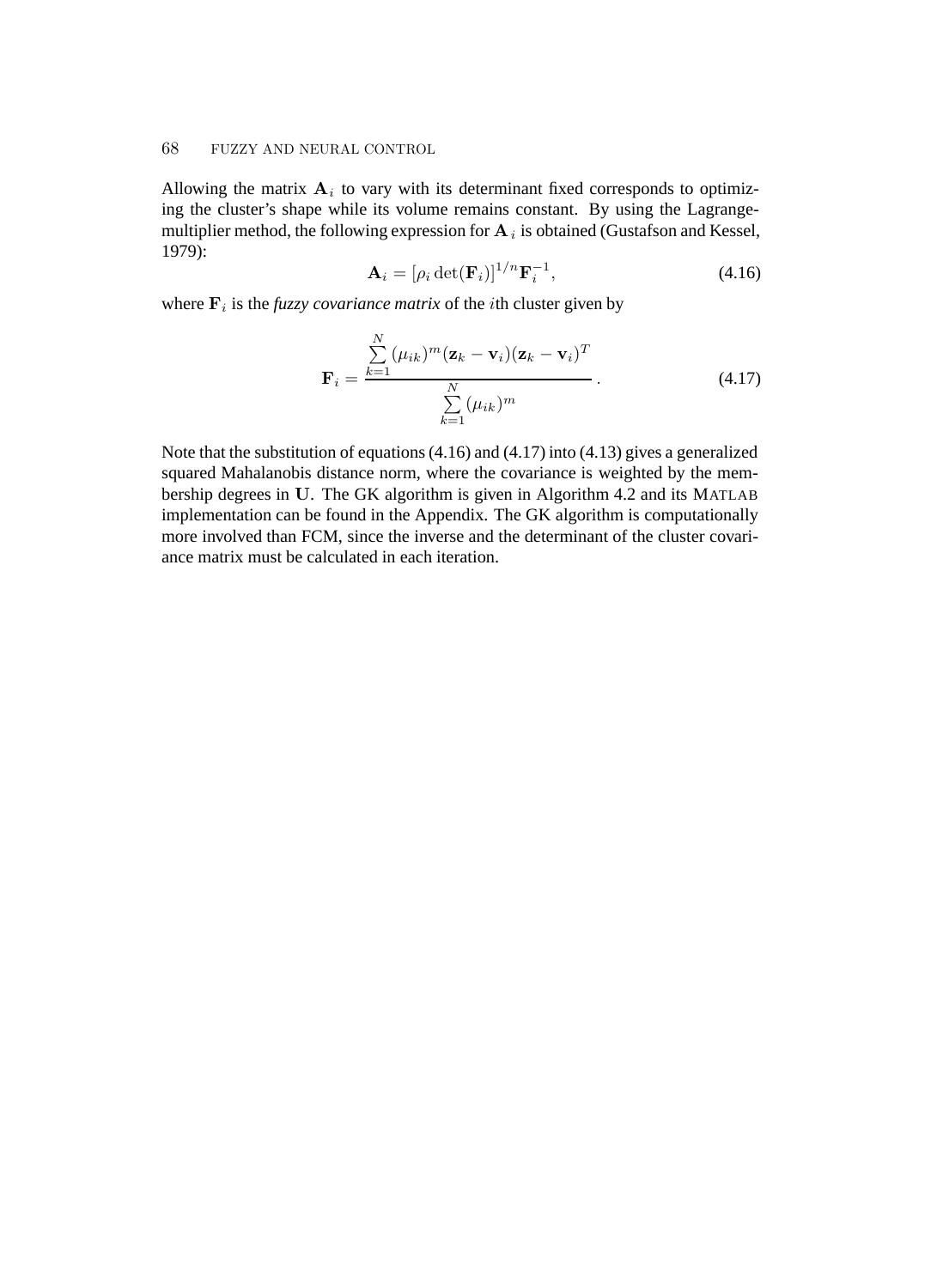#### **Algorithm 4.2** Gustafson–Kessel (GK) algorithm.

Given the data set **Z**, choose the number of clusters  $1 < c < N$ , the weighting exponent  $m > 1$  and the termination tolerance  $\epsilon > 0$  and the cluster volumes  $\rho_i$ . Initialize the partition matrix randomly, such that  $\mathbf{U}^{(0)} \in M_{fc}$ .

**Repeat for**  $l = 1, 2, \ldots$ 

**Step 1:** Compute cluster prototypes (means):

$$
\mathbf{v}_{i}^{(l)} = \frac{\sum_{k=1}^{N} (\mu_{ik}^{(l-1)})^{m} \mathbf{z}_{k}}{\sum_{k=1}^{N} (\mu_{ik}^{(l-1)})^{m}}, \quad 1 \leq i \leq c.
$$

**Step 2:** Compute the cluster covariance matrices:

$$
\mathbf{F}_{i} = \frac{\sum_{k=1}^{N} \left(\mu_{ik}^{(l-1)}\right)^{m} (\mathbf{z}_{k} - \mathbf{v}_{i}^{(l)}) (\mathbf{z}_{k} - \mathbf{v}_{i}^{(l)})^{T}}{\sum_{k=1}^{N} \left(\mu_{ik}^{(l-1)}\right)^{m}}, \quad 1 \leq i \leq c.
$$

**Step 3:** Compute the distances:

$$
D_{ik\mathbf{A}_i}^2 = (\mathbf{z}_k - \mathbf{v}_i^{(l)})^T \left[ \rho_i \det(\mathbf{F}_i)^{1/n} \mathbf{F}_i^{-1} \right] (\mathbf{z}_k - \mathbf{v}_i^{(l)}),
$$
  

$$
1 \le i \le c, \quad 1 \le k \le N.
$$

**Step 4:** Update the partition matrix:

for  $1 \leq k \leq N$ if  $D_{ik\mathbf{A}_i} > 0$  for all  $i = 1, 2, \ldots, c$ 

$$
\mu_{ik}^{(l)} = \frac{1}{\sum_{j=1}^{c} (D_{ik} \mathbf{A}_i / D_{jk} \mathbf{A}_i)^{2/(m-1)}},
$$

otherwise

$$
\mu_{ik}^{(l)} = 0
$$
 if  $D_{ik\mathbf{A}_i} > 0$ , and  $\mu_{ik}^{(l)} \in [0,1]$  with  $\sum_{i=1}^{c} \mu_{ik}^{(l)} = 1$ .

**until**  $||$ **U**<sup>(l)</sup> − **U**<sup>(l-1)</sup> $||$  <  $\epsilon$ .

## *4.4.1 Parameters of the Gustafson–Kessel Algorithm*

The same parameters must be specified as for the FCM algorithm (except for the norminducing matrix  $A$ , which is adapted automatically): the number of clusters  $c$ , the 'fuzziness' exponent m, the termination tolerance  $\epsilon$ . Additional parameters are the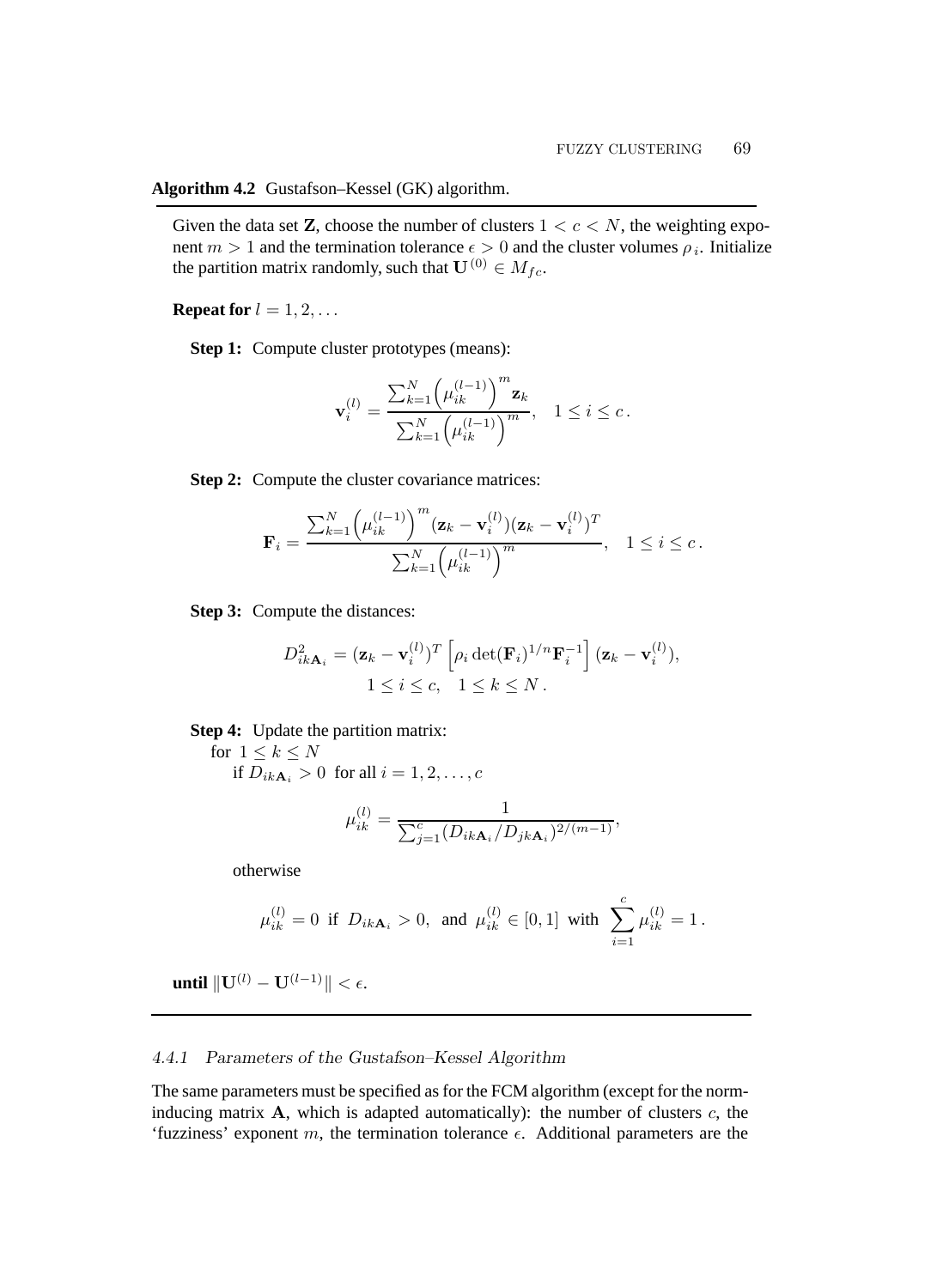cluster volumes  $\rho_i$ . Without any prior knowledge,  $\rho_i$  is simply fixed at 1 for each cluster. A drawback of the this setting is that due to the constraint (4.15), the GK algorithm only can find clusters of approximately equal volumes.

## *4.4.2 Interpretation of the Cluster Covariance Matrices*

The eigenstructure of the cluster covariance matrix  $\mathbf{F}_i$  provides information about the shape and orientation of the cluster. The ratio of the lengths of the cluster's hyperellipsoid axes is given by the ratio of the square roots of the eigenvalues of  $\mathbf{F}_i$ . The directions of the axes are given by the eigenvectors of  $\mathbf{F}_i$ , as shown in Figure 4.5. The GK algorithm can be used to detect clusters along linear subspaces of the data space. These clusters are represented by flat hyperellipsoids, which can be regarded as hyperplanes. The eigenvector corresponding to the smallest eigenvalue determines the normal to the hyperplane, and can be used to compute optimal local linear models from the covariance matrix.



**Figure 4.5.** Equation  $(\mathbf{z} - \mathbf{v})^T \mathbf{F}^{-1}(\mathbf{x} - \mathbf{v}) = 1$  defines a hyperellipsoid. The length of **Figure 4.5.** Equation  $(\mathbf{Z} - \mathbf{V})^T \mathbf{F}^{-1} (\mathbf{X} - \mathbf{V}) = 1$  defines a hyperellipsoid. The length of the *j*th axis of this hyperellipsoid is given by  $\sqrt{\lambda}_j$  and its direction is spanned by  $\phi_j$ , where  $\lambda_j$  and  $\boldsymbol{\phi}_j$  are the  $j$ th eigenvalue and the corresponding eigenvector of  $\mathbf F$ , respectively.

**Example 4.5 Gustafson–Kessel algorithm.** The GK algorithm was applied to the data set from Example 4.4, using the same initial settings as the FCM algorithm. Figure 4.4 shows that the GK algorithm can adapt the distance norm to the underlying distribution of the data. One nearly circular cluster and one elongated ellipsoidal cluster are obtained. The shape of the clusters can be determined from the eigenstructure of the resulting covariance matrices  $\mathbf{F}_i$ . The eigenvalues of the clusters are given in Table 4.1.

One can see that the ratios given in the last column reflect quite accurately the ratio of the standard deviations in each data group (1 and 4 respectively). For the lower cluster, the unitary eigenvector corresponding to  $\lambda_2$ ,  $\phi_2 = [0.0134, 0.9999]^T$ , can be seen as a normal to a line representing the second cluster's direction, and it is, indeed, nearly parallel to the vertical axis.

 $\Box$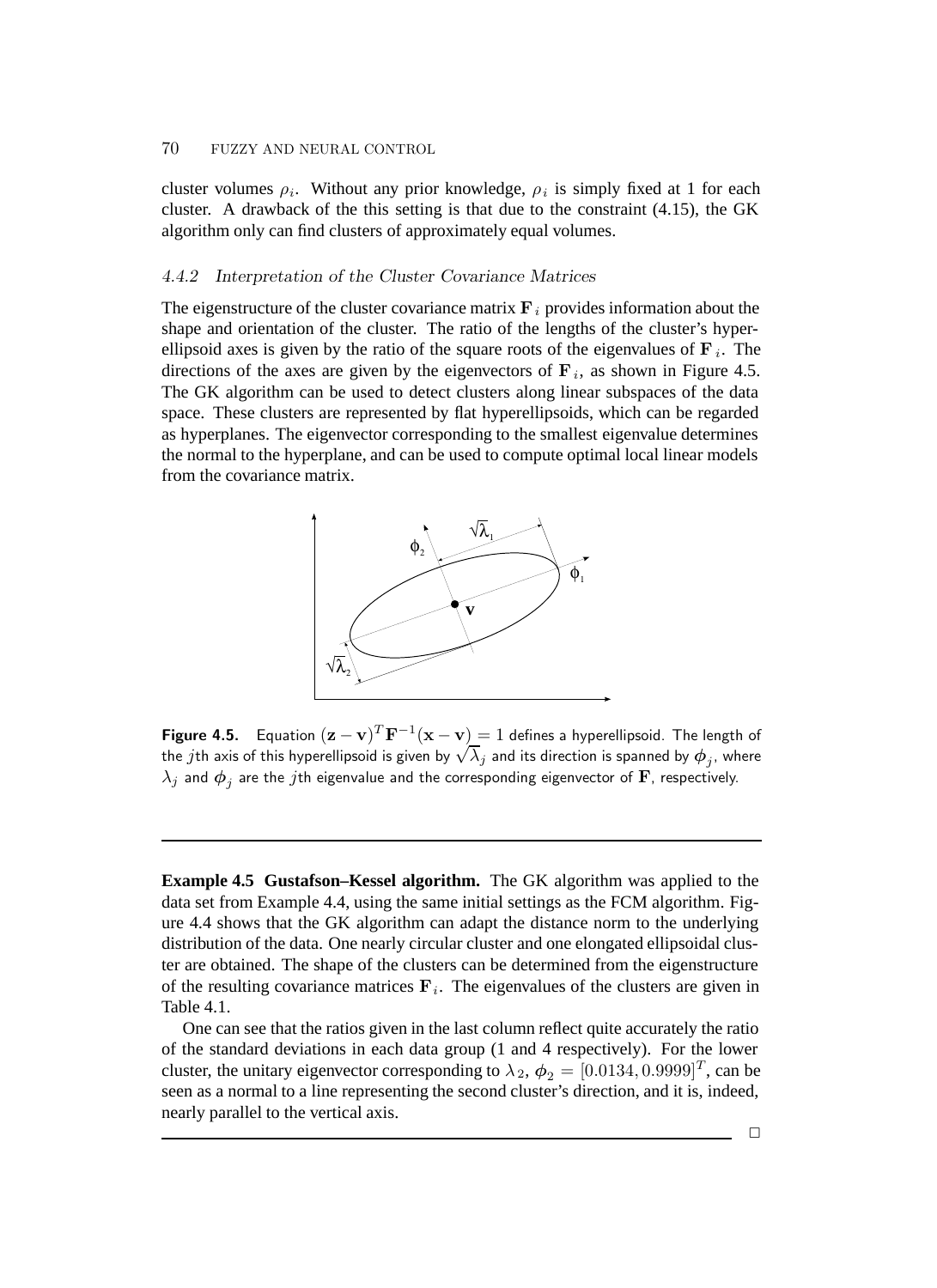| cluster | $\lambda_1$ | $\lambda_2$ | $\sqrt{\lambda_1}/\sqrt{\lambda_2}$ |
|---------|-------------|-------------|-------------------------------------|
| upper   | 0.0352      | 0.0310      | 1.0666                              |
| lower   | 0.0482      | 0.0028      | 4.1490                              |

Table 4.1. Eigenvalues of the cluster covariance matrices for clusters in Figure 4.6.



Figure 4.6. The Gustafson-Kessel algorithm can detect clusters of different shape and orientation. The points represent the data, '+' are the cluster means. Also shown are level curves of the clusters. Dark shading corresponds to membership degrees around 0.5.

## **4.5 Summary and Concluding Remarks**

Fuzzy clustering is a powerful unsupervised method for the analysis of data and construction of models. In this chapter, an overview of the most frequently used fuzzy clustering algorithms has been given. It has been shown that the basic c-means iterative scheme can be used in combination with adaptive distance measures to reveal clusters of various shapes. The choice of the important user-defined parameters, such as the number of clusters and the fuzziness parameter, has been discussed.

## **4.6 Problems**

1. State the definitions and discuss the differences of fuzzy and non-fuzzy (hard) partitions. Give an example of a fuzzy and non-fuzzy partition matrix. What are the advantages of fuzzy clustering over hard clustering?